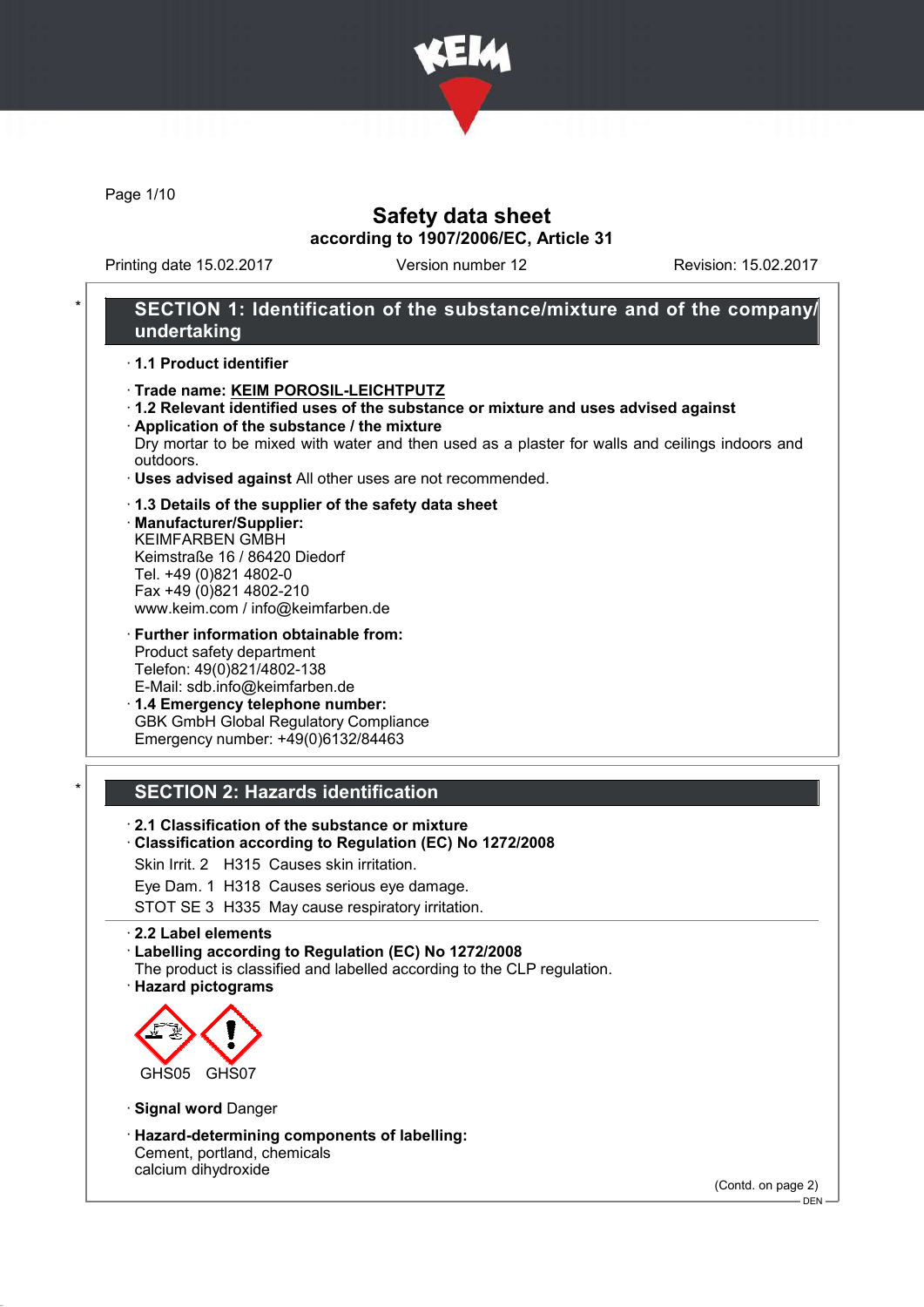

Page 2/10

# Safety data sheet according to 1907/2006/EC, Article 31

Printing date 15.02.2017 Version number 12 Revision: 15.02.2017

#### Trade name: KEIM POROSIL-LEICHTPUTZ

|                                 | (Contd. of page 1)                                                                               |
|---------------------------------|--------------------------------------------------------------------------------------------------|
| $\cdot$ Hazard statements       |                                                                                                  |
| H315 Causes skin irritation.    |                                                                                                  |
|                                 | H318 Causes serious eye damage.                                                                  |
|                                 | H335 May cause respiratory irritation.                                                           |
| <b>Precautionary statements</b> |                                                                                                  |
| P280                            | Wear protective gloves/protective clothing/eye protection/face protection.                       |
| P271                            | Use only outdoors or in a well-ventilated area.                                                  |
| P261 <b>P26</b>                 | Avoid breathing dust.                                                                            |
|                                 | P305+P351+P338 IF IN EYES: Rinse cautiously with water for several minutes. Remove contact       |
|                                 | lenses, if present and easy to do. Continue rinsing.                                             |
| P315                            | Get immediate medical advice/attention.                                                          |
| P304+P340                       | IF INHALED: Remove person to fresh air and keep comfortable for breathing.                       |
| P302+P352                       | IF ON SKIN: Wash with plenty of soap and water.                                                  |
| P362                            | Take off contaminated clothing.                                                                  |
| P332+P313                       | If skin irritation occurs: Get medical advice/attention.                                         |
| 2.3 Other hazards               |                                                                                                  |
|                                 | This Product contains cement. Cement produces an alkaline reaction with moisture or water. Avoid |
|                                 | contact with eyes and prolonged skin contact.                                                    |
|                                 | · Results of PBT and vPvB assessment                                                             |
| <b>PBT:</b> Not applicable.     |                                                                                                  |
| $\cdot$ vPvB: Not applicable.   |                                                                                                  |

## SECTION 3: Composition/information on ingredients

### · Dangerous components:

| CAS: 65997-15-1                                                                          | Cement, portland, chemicals                                                      | $<$ 20%     |  |  |
|------------------------------------------------------------------------------------------|----------------------------------------------------------------------------------|-------------|--|--|
| EINECS: 266-043-4                                                                        | Eye Dam. 1, H318; $\Diamond$ Skin Irrit. 2, H315; STOT SE<br>3. H <sub>335</sub> |             |  |  |
| CAS: 1305-62-0                                                                           | calcium dihydroxide                                                              | $2.5 - 10%$ |  |  |
| EINECS: 215-137-3                                                                        | Eye Dam. 1, H318; $\Diamond$ Skin Irrit. 2, H315; STOT SE                        |             |  |  |
| Reg.nr.: 01-2119475151-45-XXXX 3, H335                                                   |                                                                                  |             |  |  |
| Additional information: For the wording of the listed hazard phrases refer to section 16 |                                                                                  |             |  |  |

· Additional information: For the wording of the listed hazard phrases refer to section 16.

# SECTION 4: First aid measures

#### · 4.1 Description of first aid measures

- · General information: When seeing the doctor we suggest to present this safety data sheet.
- · After inhalation: Supply fresh air; consult doctor in case of complaints.
- · After skin contact:

Immediately wash with water and soap and rinse thoroughly.

Do not use solvents or thinners.

If skin irritation continues, consult a doctor.

(Contd. on page 3)  $-$  DEN -

<sup>·</sup> 3.2 Mixtures

<sup>·</sup> Description: Portland-cement, calcium dihydroxide, aggregates and additives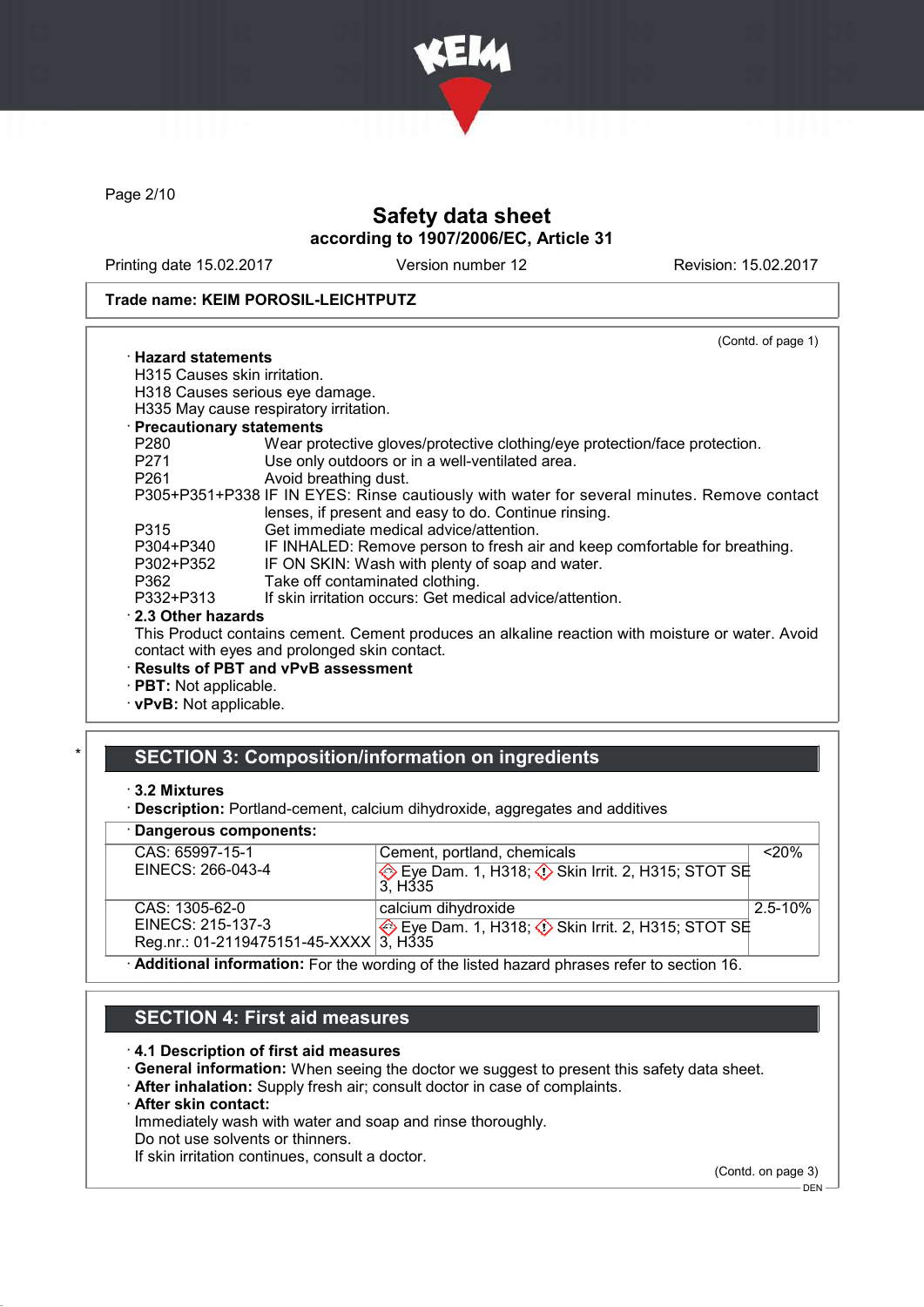

Page 3/10

## Safety data sheet according to 1907/2006/EC, Article 31

Printing date 15.02.2017 Version number 12 Revision: 15.02.2017

(Contd. of page 2)

.<br>– DEN -

### Trade name: KEIM POROSIL-LEICHTPUTZ

· After eye contact:

Rinse opened eye for several minutes under running water. Then consult a doctor.

- · After swallowing:
- Rinse mouth and throat well with water.
- Do not induce vomiting; call for medical help immediately.

· 4.2 Most important symptoms and effects, both acute and delayed No further relevant information available.

- · 4.3 Indication of any immediate medical attention and special treatment needed
- No further relevant information available.

### SECTION 5: Firefighting measures

- · 5.1 Extinguishing media
- · Suitable extinguishing agents:
- Product itself does not burn. Co-ordinate fire-fighting measures to the fire surroundings.
- · 5.2 Special hazards arising from the substance or mixture
- No further relevant information available.
- · 5.3 Advice for firefighters
- · Protective equipment: Wear self-contained respiratory protective device.
- · Additional information

Dispose of fire debris and contaminated fire fighting water in accordance with official regulations. In case of fire do not breathe smoke, fumes and vapours.

# SECTION 6: Accidental release measures

| 6.1 Personal precautions, protective equipment and emergency procedures<br>Avoid contact with skin and eyes. |                    |
|--------------------------------------------------------------------------------------------------------------|--------------------|
| Avoid formation of dust.                                                                                     |                    |
| Use respiratory protective device against the effects of fumes/dust/aerosol.                                 |                    |
| Respect the protection rules (see section 7 a. 8).                                                           |                    |
| Product forms slippery surface when combined with water.                                                     |                    |
| 6.2 Environmental precautions:                                                                               |                    |
| Do not allow product to reach soil, sewage system or any water course.                                       |                    |
| Follow local governmental rules and regulations.                                                             |                    |
| 6.3 Methods and material for containment and cleaning up:                                                    |                    |
| Close drainages (Risk of blocking)                                                                           |                    |
| Danger of slipping!                                                                                          |                    |
| Avoid formation of dust.                                                                                     |                    |
| Ensure adequate ventilation.                                                                                 |                    |
| Pick up mechanically.                                                                                        |                    |
| Dispose of the material collected according to regulations.                                                  |                    |
| Clear contaminated areas thoroughly.                                                                         |                    |
| $\cdot$ 6.4 Reference to other sections                                                                      |                    |
| See Section 7 for information on safe handling.                                                              |                    |
| See Section 8 for information on personal protection equipment.                                              |                    |
|                                                                                                              | (Contd. on page 4) |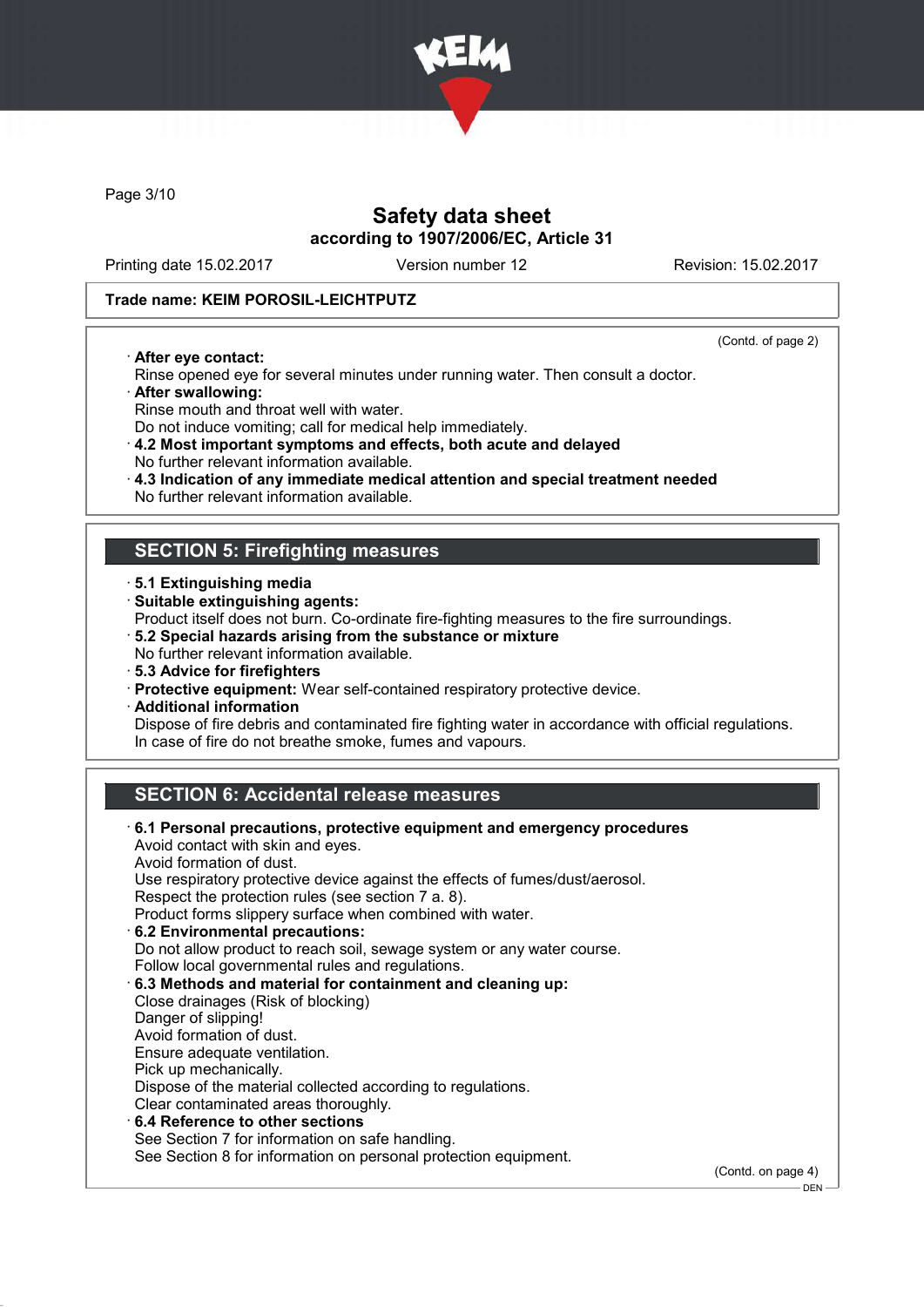

Page 4/10

## Safety data sheet according to 1907/2006/EC, Article 31

Printing date 15.02.2017 Version number 12 Revision: 15.02.2017

### Trade name: KEIM POROSIL-LEICHTPUTZ

(Contd. of page 3)

See Section 13 for disposal information.

## SECTION 7: Handling and storage

· 7.1 Precautions for safe handling Avoid contact with skin and eyes. Keep receptacles tightly sealed. Prevent formation of dust. Ensure good ventilation/exhaustion at the workplace. Any unavoidabledeposit of dust must be regularly removed. See item 8 for information about suitable protective equipment and technical precautions. Respect the protection rules. · Information about fire - and explosion protection: The product is not flammable. No special measures required. · 7.2 Conditions for safe storage, including any incompatibilities · Storage: · Requirements to be met by storerooms and receptacles: Keep in the original containers in a cool and dry place. Store only in unopened original receptacles. · Information about storage in one common storage facility: Do not store together with acids. · Further information about storage conditions: Store in dry conditions. Protect from humidity and water. Avoid dust formations and deposits. Keep container tightly sealed. Protect from heat and direct sunlight. · Storage class: 13 · 7.3 Specific end use(s) No further relevant information available.

## SECTION 8: Exposure controls/personal protection

| 8.1 Control parameters                                                    |                              |  |  |  |
|---------------------------------------------------------------------------|------------------------------|--|--|--|
| · Ingredients with limit values that require monitoring at the workplace: |                              |  |  |  |
| 65997-15-1 Cement, portland, chemicals                                    |                              |  |  |  |
| AGW (Germany) Long-term value: 5 E mg/m <sup>3</sup><br><b>DFG</b>        |                              |  |  |  |
| 1305-62-0 calcium dihydroxide                                             |                              |  |  |  |
| AGW (Germany) Long-term value: 1E mg/m <sup>3</sup><br>2(I); Y, EU, DFG   |                              |  |  |  |
| $\cdot$ DNELs                                                             |                              |  |  |  |
| 1305-62-0 calcium dihydroxide                                             |                              |  |  |  |
| Inhalative   Acute - local effects, worker                                | 4 mg/m <sup>3</sup> (worker) |  |  |  |
|                                                                           | (Contd. on page 5)           |  |  |  |

 $-$  DEN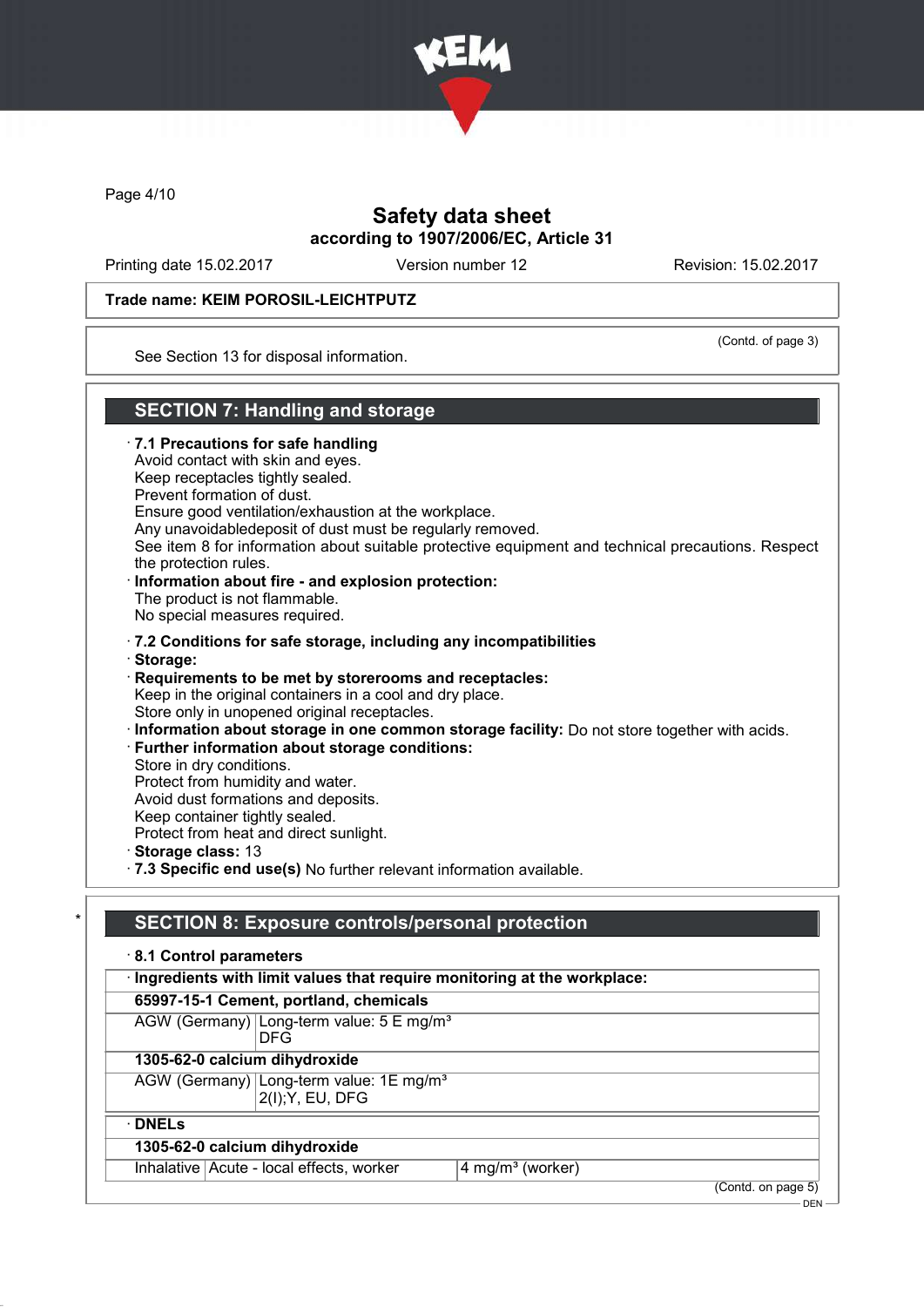

Page 5/10

# Safety data sheet according to 1907/2006/EC, Article 31

Printing date 15.02.2017 Version number 12 Revision: 15.02.2017

## Trade name: KEIM POROSIL-LEICHTPUTZ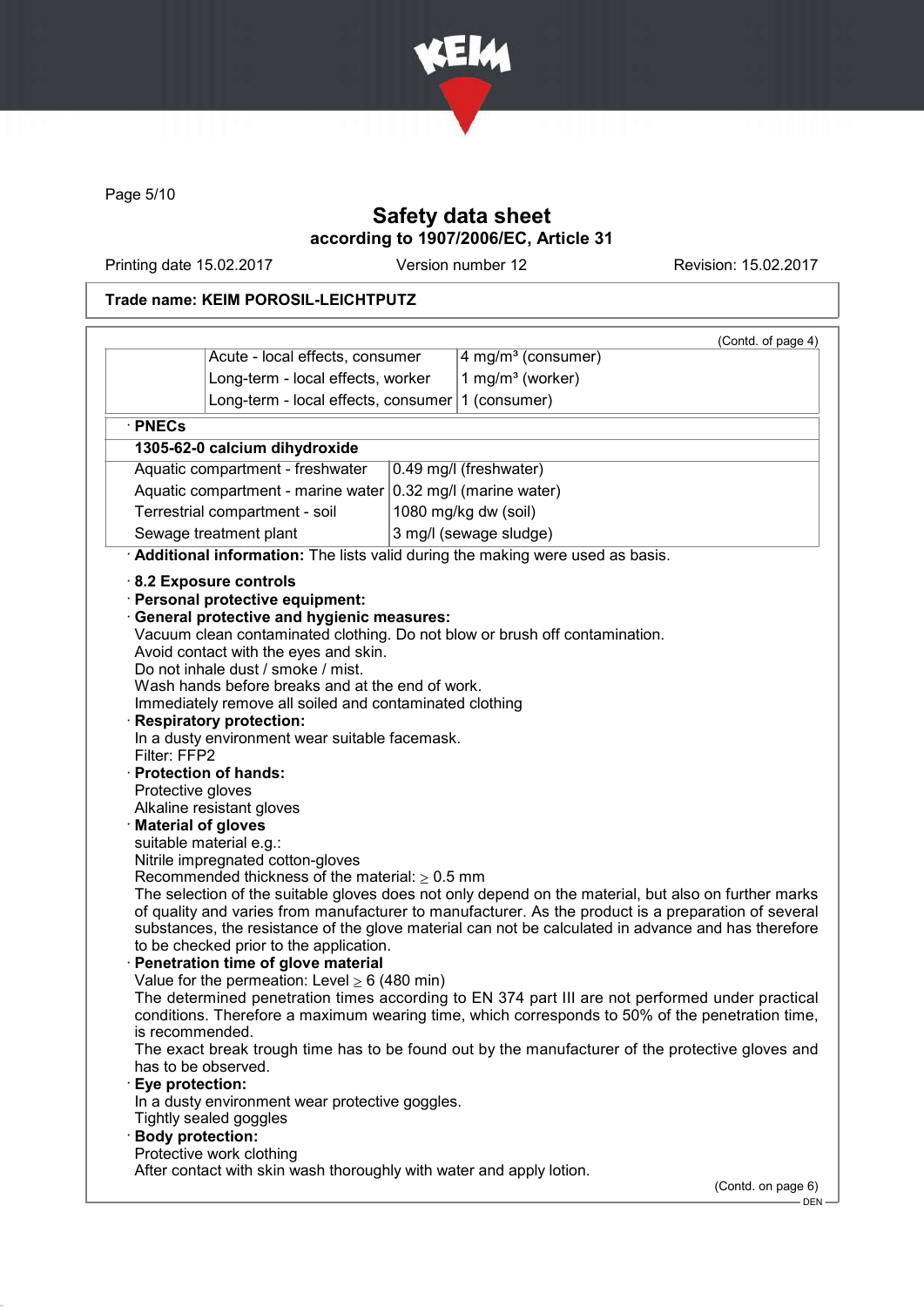

Page 6/10

# Safety data sheet according to 1907/2006/EC, Article 31

Printing date 15.02.2017 Version number 12 Revision: 15.02.2017

Trade name: KEIM POROSIL-LEICHTPUTZ

(Contd. of page 5) · Limitation and supervision of exposure into the environment See Section 12 and 6.2

| 9.1 Information on basic physical and chemical properties                                      |                                               |
|------------------------------------------------------------------------------------------------|-----------------------------------------------|
| <b>General Information</b>                                                                     |                                               |
| · Appearance:<br>Form:                                                                         | powdery, grainy                               |
| Colour:                                                                                        | Grey                                          |
| · Odour:                                                                                       | Odourless                                     |
| Odour threshold:                                                                               | Not determined.                               |
| · pH-value at 20 °C:                                                                           | $11.5 - 13.5*$                                |
|                                                                                                | with water mixed                              |
| Change in condition                                                                            |                                               |
| <b>Melting point/freezing point:</b><br>Initial boiling point and boiling range: Undetermined. | Undetermined.                                 |
|                                                                                                |                                               |
| · Flash point:                                                                                 | Not applicable.                               |
| · Flammability (solid, gas):                                                                   | Not applicable.                               |
| · Ignition temperature:                                                                        | Not determined.                               |
| · Decomposition temperature:                                                                   | Not determined.                               |
| · Auto-ignition temperature:                                                                   | Product is not selfigniting.                  |
| <b>Explosive properties:</b>                                                                   | Product does not present an explosion hazard. |
| <b>Explosion limits:</b>                                                                       |                                               |
| Lower:                                                                                         | Not applicable.                               |
| Upper:                                                                                         | Not applicable.                               |
| <b>Oxidising properties</b>                                                                    | Not applicable.                               |
| · Vapour pressure:                                                                             | Not applicable.                               |
| Density at 20 °C:                                                                              | $1.1*$ g/cm <sup>3</sup>                      |
|                                                                                                | <b>Bulk density</b>                           |
| · Relative density                                                                             | Not determined.                               |
| · Vapour density                                                                               | Not applicable.                               |
| <b>Evaporation rate</b>                                                                        | Not applicable.                               |
| Solubility in / Miscibility with                                                               |                                               |
| water at 20 °C:                                                                                | < 2 g/l $(Ca(OH)2)$                           |
|                                                                                                | miscible                                      |
| · Partition coefficient: n-octanol/water:                                                      | Not applicable.                               |
| · Viscosity:                                                                                   |                                               |
| Dynamic:                                                                                       | Not applicable.                               |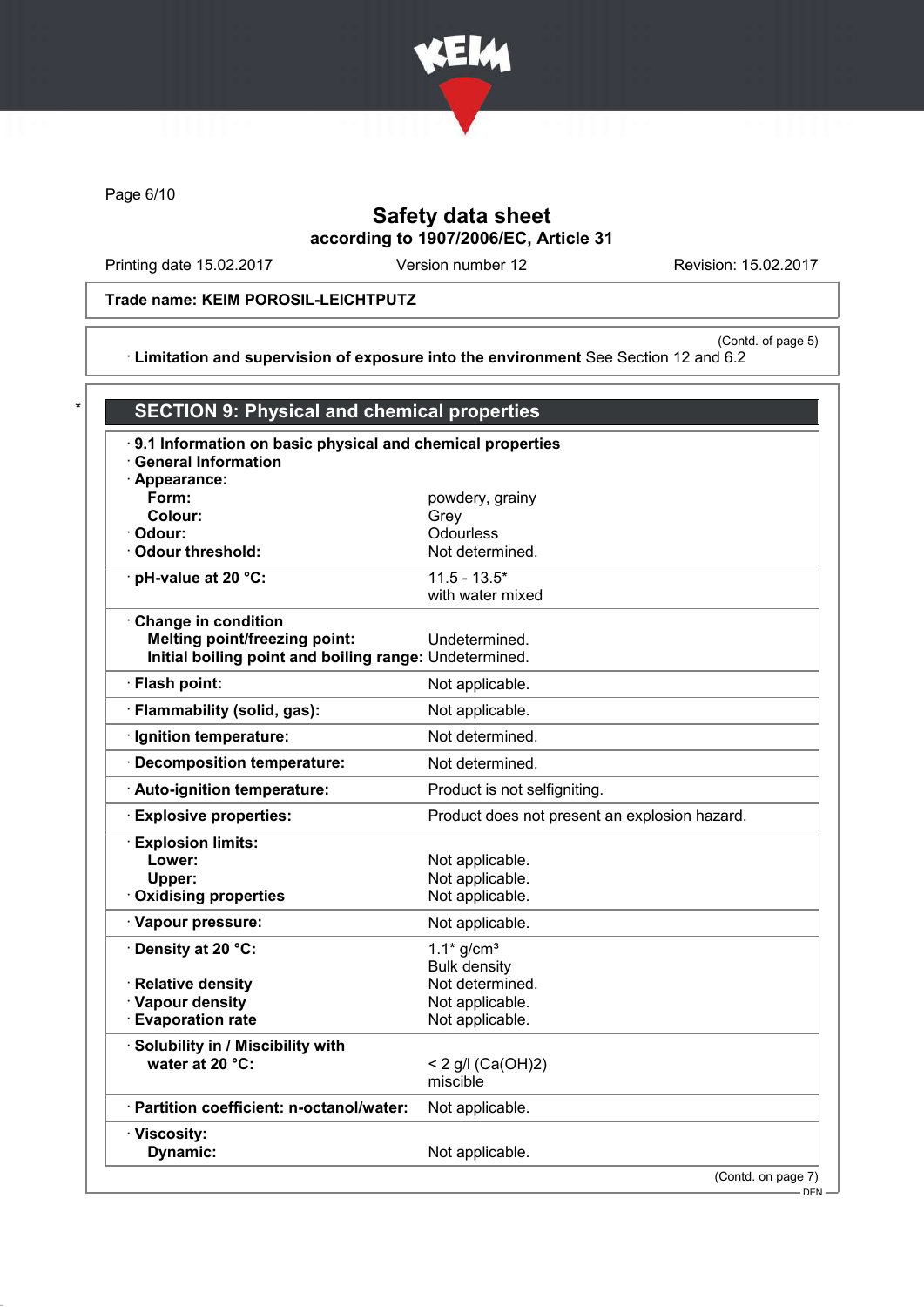

Page 7/10

# Safety data sheet according to 1907/2006/EC, Article 31

Printing date 15.02.2017 Version number 12 Revision: 15.02.2017

(Contd. of page 6)

#### Trade name: KEIM POROSIL-LEICHTPUTZ

Kinematic: Not applicable.<br>
9.2 Other information **Accord 1989** The values are

\* The values are for freshly produced material and may change with the time.

### SECTION 10: Stability and reactivity

- · 10.1 Reactivity Reacts with water alkaline and hardens.
- · 10.2 Chemical stability Stable under normal conditions of storage and use.
- · Thermal decomposition / conditions to be avoided:
- Stable at environment temperature.
- No decomposition if used and stored according to specifications.
- · 10.3 Possibility of hazardous reactions No dangerous reactions known.
- · 10.4 Conditions to avoid Humidity
- · 10.5 Incompatible materials: Acids
- · 10.6 Hazardous decomposition products:
- No hazardous decomposition products if stored and handled as prescribed.

### **SECTION 11: Toxicological information**

- · 11.1 Information on toxicological effects
- · Acute toxicity Based on available data, the classification criteria are not met.

#### · LD/LC50 values relevant for classification:

#### 1305-62-0 calcium dihydroxide

Oral LD50 >2000 mg/kg (rat) (OECD 425)

Dermal  $|LD50|$  > 2500 mg/kg (rabbit) (OECD 402)

Primary irritant effect:

### Skin corrosion/irritation

- Causes skin irritation.
- · Serious eye damage/irritation
- Causes serious eye damage.
- · during inhalation: Irritating to respiratory system.
- · during swallowing: Irritant effect possible
- **Respiratory or skin sensitisation**
- Product is reduced in chromate. Within the indicated storage time sensitization is not expected.
- Other information (about experimental toxicology):
- Experimental analysis are not available.
- The product was not tested. The statements on toxicology have been derived from the properties of the individual components.
- · CMR effects (carcinogenity, mutagenicity and toxicity for reproduction) not applicable
- Germ cell mutagenicity Based on available data, the classification criteria are not met.
- · Carcinogenicity Based on available data, the classification criteria are not met.
- · Reproductive toxicity Based on available data, the classification criteria are not met.
- · STOT-single exposure
- May cause respiratory irritation.

(Contd. on page 8)

DEN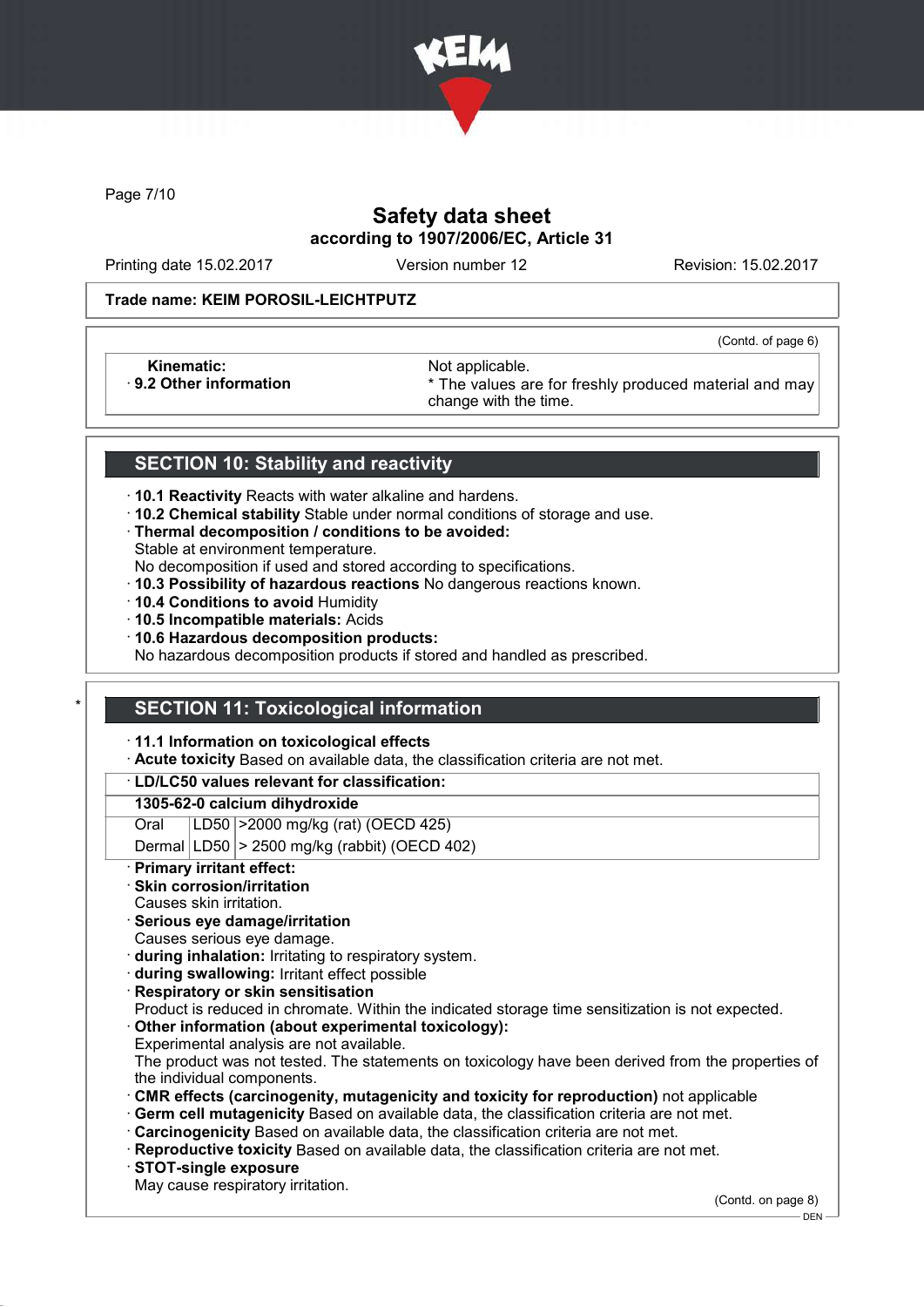

Page 8/10

# Safety data sheet according to 1907/2006/EC, Article 31

Printing date 15.02.2017 Version number 12 Revision: 15.02.2017

### Trade name: KEIM POROSIL-LEICHTPUTZ

(Contd. of page 7)

· STOT-repeated exposure Based on available data, the classification criteria are not met. · Aspiration hazard Based on available data, the classification criteria are not met.

|                                                                                                                                              | · Aquatic toxicity:                                                                                                                                                                                                                                                                                                                                                                                                                                                                                                                                                                                 |  |  |
|----------------------------------------------------------------------------------------------------------------------------------------------|-----------------------------------------------------------------------------------------------------------------------------------------------------------------------------------------------------------------------------------------------------------------------------------------------------------------------------------------------------------------------------------------------------------------------------------------------------------------------------------------------------------------------------------------------------------------------------------------------------|--|--|
| 1305-62-0 calcium dihydroxide                                                                                                                |                                                                                                                                                                                                                                                                                                                                                                                                                                                                                                                                                                                                     |  |  |
| <b>NOEC</b>                                                                                                                                  | 72h; 48 mg/l (freshwater alga)                                                                                                                                                                                                                                                                                                                                                                                                                                                                                                                                                                      |  |  |
|                                                                                                                                              | 14d; 32 mg/l (invertebrate marine organisms)                                                                                                                                                                                                                                                                                                                                                                                                                                                                                                                                                        |  |  |
| EC10/LC10 oder NOEC                                                                                                                          | 2000 mg/kg (Soil macro-organisms)                                                                                                                                                                                                                                                                                                                                                                                                                                                                                                                                                                   |  |  |
|                                                                                                                                              | 12000 mg/kg (soil microorganisms)                                                                                                                                                                                                                                                                                                                                                                                                                                                                                                                                                                   |  |  |
| <b>NOEC</b>                                                                                                                                  | 21d; 1080 mg/kg (plants)                                                                                                                                                                                                                                                                                                                                                                                                                                                                                                                                                                            |  |  |
| EC 50/48h                                                                                                                                    | 49.1 mg/l (freshwater invertebrate organisms)                                                                                                                                                                                                                                                                                                                                                                                                                                                                                                                                                       |  |  |
| EC 50/72 h                                                                                                                                   | 184.57 mg/l (freshwater alga)                                                                                                                                                                                                                                                                                                                                                                                                                                                                                                                                                                       |  |  |
| LC 50/96 h                                                                                                                                   | 457 mg/l (marine fish)                                                                                                                                                                                                                                                                                                                                                                                                                                                                                                                                                                              |  |  |
|                                                                                                                                              | 50.6 mg/l (freshwater fish)                                                                                                                                                                                                                                                                                                                                                                                                                                                                                                                                                                         |  |  |
|                                                                                                                                              | 158 mg/l (invertebrate marine organisms)                                                                                                                                                                                                                                                                                                                                                                                                                                                                                                                                                            |  |  |
| · 12.2 Persistence and degradability No further relevant information available.<br>· Additional ecological information:<br>· AOX-indication: | · 12.3 Bioaccumulative potential No further relevant information available.<br>· 12.4 Mobility in soil No further relevant information available.                                                                                                                                                                                                                                                                                                                                                                                                                                                   |  |  |
| EU guideline NO. 2006/11/EC:<br>of EU-directives 76/464/EWG.<br>· General notes:                                                             | According to our standard of knowledge the product does not contain any organic bounded halogen.<br>The product has no influence on the waste water's AOX-value.<br>According to the formulation contains the following heavy metals and compounds from the<br>According to our current data base the product does not consist of any heavy metals or substances<br>At present there are no ecotoxicological assessments.<br>Do not allow product to reach ground water, water course or sewage system.<br>Water hazard class 1 (German Regulation) (Self-assessment): slightly hazardous for water |  |  |

- · 13.1 Waste treatment methods
- · Recommendation

Must not be disposed with household garbage. Do not allow product to reach sewage system.

(Contd. on page 9)  $-$  DEN  $-$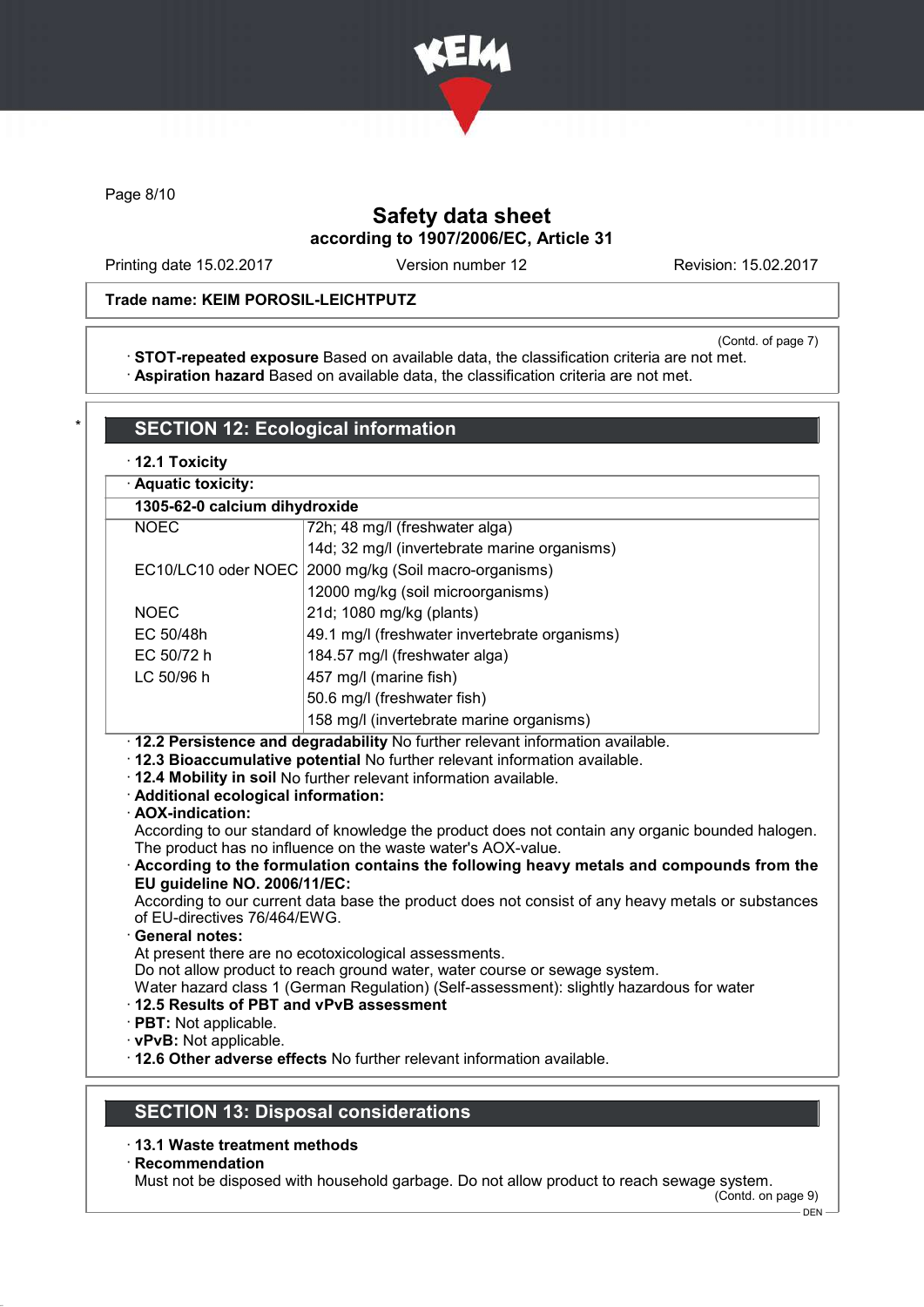

Page 9/10

## Safety data sheet according to 1907/2006/EC, Article 31

Printing date 15.02.2017 Version number 12 Revision: 15.02.2017

#### Trade name: KEIM POROSIL-LEICHTPUTZ

(Contd. of page 8)

Disposal must be made according to official regulations.

· European waste catalogue

17 01 01 concrete

· Uncleaned packaging: · Recommendation: Non contaminated packagings may be recycled.

Disposal must be made according to official regulations.

Recommended cleansing agents: Water, if necessary with cleansing agents.

### SECTION 14: Transport information

| $\cdot$ 14.1 UN-Number<br>· ADR, IMDG, IATA                                                   | Void                                                          |  |
|-----------------------------------------------------------------------------------------------|---------------------------------------------------------------|--|
| 14.2 UN proper shipping name<br>· ADR, IMDG, IATA                                             | Void                                                          |  |
| 14.3 Transport hazard class(es)                                                               |                                                               |  |
| · ADR, IMDG, IATA<br>· Class                                                                  | Void                                                          |  |
| 14.4 Packing group<br>· ADR, IMDG, IATA                                                       | Void                                                          |  |
| ⋅14.5 Environmental hazards:<br>$\cdot$ Marine pollutant:                                     | No.                                                           |  |
| 14.6 Special precautions for user                                                             | Not applicable.                                               |  |
| 14.7 Transport in bulk according to Annex II<br>of Marpol and the IBC Code<br>Not applicable. |                                                               |  |
| · Transport/Additional information:                                                           | No dangerous good in sense of these transport<br>regulations. |  |
| · UN "Model Regulation":                                                                      | Void                                                          |  |

# **SECTION 15: Regulatory information**

· 15.1 Safety, health and environmental regulations/legislation specific for the substance or mixture

· Labelling according to Regulation (EC) No 1272/2008 For information on labelling please refer to section 2 of this document.

· Directive 2012/18/EU

· Named dangerous substances - ANNEX I None of the ingredients is listed.

(Contd. on page 10)

 $-$  DEN